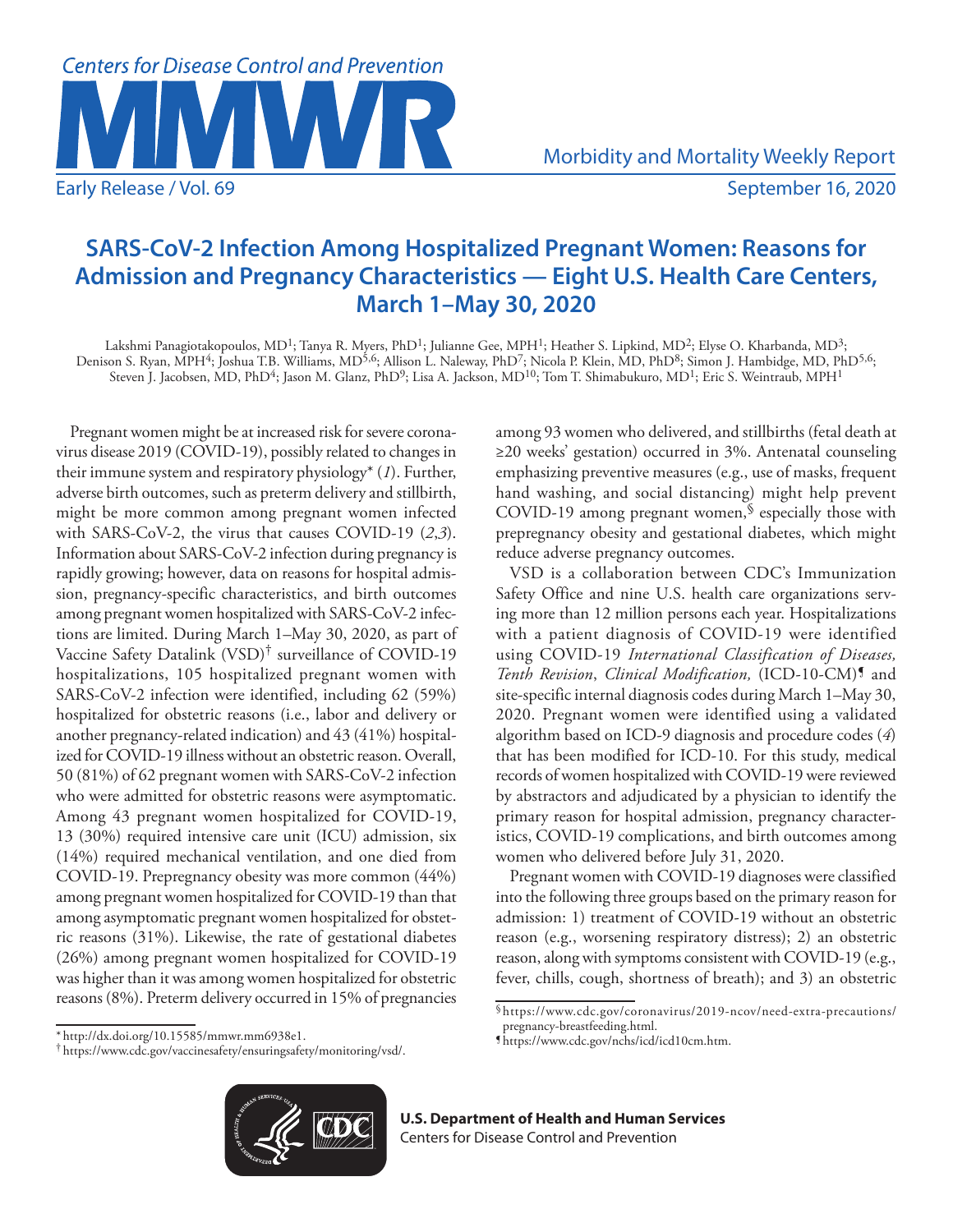reason, without COVID-19–compatible symptoms (or with a history of resolved COVID-19), but with a positive test result for SARS-CoV-2 at the time of admission. Demographic and pregnancy characteristics among pregnant women admitted for COVID-19 were compared with those of women admitted for obstetric reasons. Birth outcomes in pregnant women with SARS-COV-2 infection were compared with background rates among all pregnant women in eight VSD sites during the study period. This activity was reviewed by CDC and was conducted consistent with applicable federal law and CDC policy.\*\* SAS software (version 9.4; SAS Institute) was used to conduct all analyses.

During March 1–May 30, among 4,408 persons hospitalized with a COVID-19 diagnosis at VSD sites, 105 (2.4%) pregnant women were identified. SARS-CoV-2 real-time reverse transcription–polymerase chain reaction test results were positive for 104 women. One additional woman, who had a negative SARS-CoV-2 test result, was symptomatic and had close contacts with confirmed COVID-19; she received a clinical diagnosis of COVID-19. Among these 105 pregnant women, 43 (41.0%) were hospitalized for COVID-19 illness and 62 (59.0%) were admitted for obstetric reasons (Table 1). Among the 62 women admitted for obstetric reasons, 12 (19.4%) had COVID-19–compatible symptoms, and 50 (80.6%) were asymptomatic. The median age of all women was 30 years (range =  $17-54$  years), and  $61.9\%$  were Hispanic or Latino (Table 2). ICU admission was required for 14 (13.3%) hospitalized pregnant women, including 13 (30.2%) of the 43 women hospitalized for COVID-19; six of these women required mechanical ventilation, and one, admitted at 15 weeks' gestation, died from COVID-19. The prevalence of prepregnancy obesity (body mass index  $\geq$ 30 kg/m<sup>2</sup>) was 36.2% overall and was higher among the 43 women hospitalized for COVID-19 (44.2%) than among the 62 hospitalized for obstetric reasons (30.6%). Similarly, prevalence of gestational diabetes was higher among women hospitalized for COVID-19 (25.6%) than among those hospitalized for obstetric reasons (8.1%).

Among all 105 pregnant women hospitalized with COVID-19, 93 (88.6%) had a pregnancy outcome before July 31 (Table 3), including 79 (84.9%) who delivered during their initial hospitalization and 14 (15.1%) during a subsequent hospitalization. One of the remaining 12 women died during initial hospitalization, and 11 were still pregnant at the time of analysis. Preterm delivery prevalence was 15.1% overall and 12.2% among live births, which is nearly 70% higher than baseline rates in VSD during the study period (8.9% among

| TABLE 1. Reason for admission among pregnant women hospitalized*          |
|---------------------------------------------------------------------------|
| with SARS-CoV-2 infection ( $N = 105$ ) — eight U.S. health care centers, |
| March 1-May 30, 2020                                                      |

| <b>Reason for</b><br>admission | COVID-19-<br>compatible<br>symptoms | <b>Comments</b>                                                                | No. $(%)^{\dagger}$ |
|--------------------------------|-------------------------------------|--------------------------------------------------------------------------------|---------------------|
| COVID-19                       | Yes                                 | No obstetric reason                                                            | 43 (41)             |
| Labor and<br>delivery          | <b>No</b>                           |                                                                                | 36(34)              |
| Labor and<br>delivery          | No                                  | History of resolved COVID-19 <sup>§</sup>                                      | 11(10)              |
| Labor and<br>delivery          | Yes                                 |                                                                                | 11 (10)             |
| Other obstetric                | <b>No</b>                           | Pyelonephritis, preeclampsia,<br>fetal monitoring after motor<br>vehicle crash | 3(3)                |
| Other obstetric                | Yes                                 | Vaginal bleeding,<br>placenta previa                                           | 1(1)                |

**Abbreviation:** COVID-19 = coronavirus disease 2019.

\* Hospitalization with a COVID-19 diagnosis code.

† Percentages might not sum to 100 because of rounding.

§ Pregnant women with resolved COVID-19 who had positive test results for SARS-CoV-2 by real-time reverse transcription–polymerase chain reaction.

43,571 live births and stillbirths in VSD). Stillbirth prevalence (3.2%) was more than four times higher among women with SARS-CoV-2 than the baseline rate in VSD during the study period (0.6%). All three stillbirths were antepartum: one with placental abruption and two with no identified etiology based on adjudication.

### **Discussion**

Among 105 hospitalized pregnant women with COVID-19 diagnoses in VSD during March 1–May 30, 41% were hospitalized because of COVID-19 illness, and 59% were admitted for obstetric reasons. Approximately 80% of those admitted for obstetric reasons were asymptomatic with COVID-19. This percentage is similar to findings from a New York City study that reported universal screening of obstetrics patients on admission and found that among 13.7% of women with SARS-CoV-2–positive test results, 87.9% were asymptomatic (*5*). Similarly, among pregnant women admitted to a large managed care organization in southern California for labor and delivery who were offered universal screening, the prevalence of SARS-CoV-2 infection was 0.4%, and all women with positive test results were asymptomatic (*6*).

Compared with background rates of all pregnant women in the VSD population during the same period, the current findings indicate increased percentages of preterm delivery and stillbirths occur among all pregnant women with SARS-CoV-2 infection. Other studies have also found higher rates of preterm delivery and stillbirth in pregnant women with SARS-CoV-2 infection (symptomatic and asymptomatic), compared with those in the general population (*2*,*3*).

<sup>\*\*</sup> 45 C.F.R. part 46.102(l)(2), 21 C.F.R. part 56; 42 U.S.C. Sect. 241(d); 5 U.S.C. Sect. 552a; 44 U.S.C. Sect. 3501 et seq.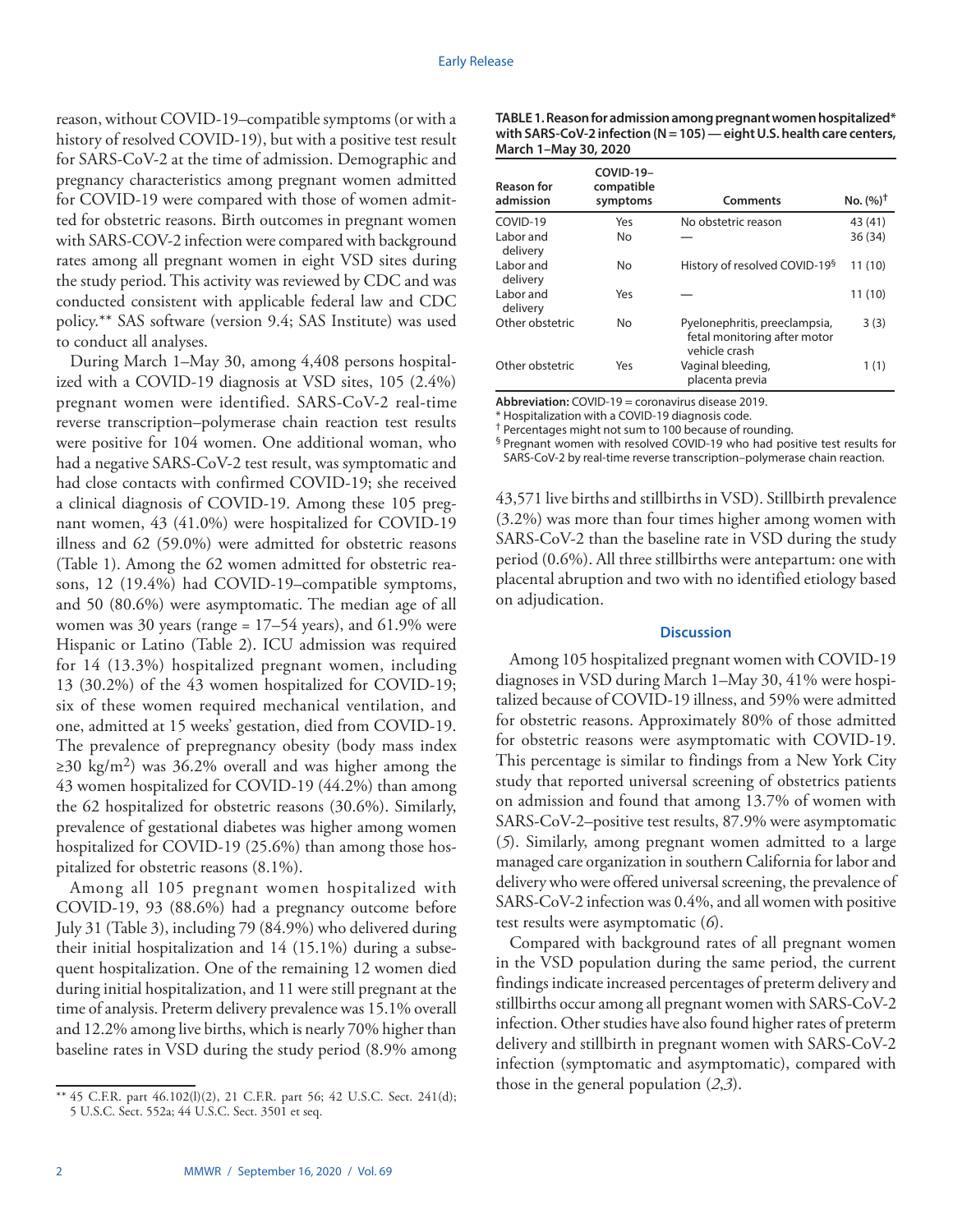|                                                                               | No. (%)                                             |                                                  |                                        |                              |  |
|-------------------------------------------------------------------------------|-----------------------------------------------------|--------------------------------------------------|----------------------------------------|------------------------------|--|
|                                                                               |                                                     |                                                  | <b>Reason for admission</b>            |                              |  |
|                                                                               | All pregnant women hospitalized<br>with SARS-CoV-2* | <b>COVID-19 illness</b><br>(no obstetric reason) | Obstetric. <sup>†</sup><br>symptomatic | Obstetric, §<br>asymptomatic |  |
| Characteristic                                                                | $(n = 105)$                                         | $(n = 43)$                                       | $(n = 12)$                             | $(n = 50)$                   |  |
| <b>Demographic</b>                                                            |                                                     |                                                  |                                        |                              |  |
| Age at hospitalization (yrs),<br>median (range)                               | $30(17-54)$                                         | 31 (20-54)                                       | $31(17-38)$                            | 29 (19 - 46)                 |  |
| Age group (yrs)                                                               |                                                     |                                                  |                                        |                              |  |
| $15 - 24$                                                                     | 18(17.1)                                            | 4(9.3)                                           | 3(25.0)                                | 11(22.0)                     |  |
| $25 - 34$                                                                     | 59 (56.2)                                           | 26 (60.5)                                        | 6(50.0)                                | 27 (54.0)                    |  |
| $35 - 44$                                                                     | 26(24.8)                                            | 12 (27.9)                                        | 3(25.0)                                | 11(22.0)                     |  |
| $\geq 45$                                                                     | 2(1.9)                                              | 1(2.3)                                           | None                                   | 1(2.0)                       |  |
| <b>Race/Ethnicity</b>                                                         |                                                     |                                                  |                                        |                              |  |
| Hispanic or Latino                                                            | 65 (61.9)                                           | 25 (58.1)                                        | 7(58.3)                                | 33 (66.0)                    |  |
| White, non-Hispanic                                                           | 13 (12.4)                                           | 5(11.6)                                          | 2(16.7)                                | 6(12.0)                      |  |
| Asian, non-Hispanic                                                           | 11(10.5)                                            | 7(16.3)                                          | 1(8.3)                                 | 3(6.0)                       |  |
| Black, non-Hispanic                                                           | 6(5.7)                                              | 2(4.7)                                           | 1(8.3)                                 | 3(6.0)                       |  |
| Other                                                                         | $6(5.7)^{9}$                                        | $3(7.0)$ **                                      | None                                   | $3(6.0)$ <sup>++</sup>       |  |
| Unknown                                                                       | 4(3.8)                                              | 1(2.3)                                           | 1(8.3)                                 | 2(4.0)                       |  |
| <b>Exposure source</b>                                                        |                                                     |                                                  |                                        |                              |  |
| Confirmed SARS-CoV-2<br>exposure source                                       | 33 (31.4)                                           | 16(37.2)                                         | 9(75.0)                                | 10(20.0)                     |  |
| Household contact                                                             | 28 (26.7)                                           | 14 (32.6)                                        | 7(58.3)                                | 9(18.0)                      |  |
| Community contact                                                             | 5(4.8)                                              | 2(4.7)                                           | 2(16.7)                                | 1(2.0)                       |  |
| No known confirmed<br>SARS-CoV-2 source                                       | 72 (68.6)                                           | 27 (62.8)                                        | 3(25)                                  | 40 (80)                      |  |
| COVID-19 illness                                                              |                                                     |                                                  |                                        |                              |  |
| Gestational age at inpatient<br>diagnosis of COVID-19, wks,<br>median (range) | $38(12 - 41)$                                       | $32(12-39)$                                      | $39(27-40)$                            | 39 (24-41)                   |  |
| ICU admission <sup>§§</sup>                                                   | 14 (13.3)                                           | 13 (30.2)                                        | $1(8.3)$ <sup>91</sup>                 | None                         |  |
| ARDS                                                                          | 6(5.7)                                              | 5(11.6)                                          | $1(8.3)$ <sup>11</sup>                 | None                         |  |
| Sepsis                                                                        | 16(15.2)                                            | 16 (37.2)                                        | None                                   | None                         |  |
| Mechanical ventilation                                                        | 7(6.7)                                              | 6(14.0)                                          | $1(8.3)$ <sup>919</sup>                | None                         |  |
| <b>HFNC</b>                                                                   | 6(5.7)                                              | 5(11.6)                                          | 1(8.3)                                 | None                         |  |
| Death                                                                         | 1(1.0)                                              | 1(2.3)                                           | None                                   | None                         |  |
| Any medical treatments<br>or interventions***                                 | 36 (34.3)                                           | 32 (74.4)                                        | 3(25.0)                                | 1(2.0)                       |  |
| Pregnancy                                                                     |                                                     |                                                  |                                        |                              |  |
| Prepregnancy obesity <sup>†††</sup>                                           | 38 (36.2)                                           | 19 (44.2)                                        | 4(33.3)                                | 15 (30.0)                    |  |
| Gestational diabetes                                                          | 16(15.2)                                            | 11(25.6)                                         | 1(8.3)                                 | 4(8.0)                       |  |
| Gestational hypertension<br>or pre-eclampsia                                  | 22(21.0)                                            | 6(14.0)                                          | 4(33.3)                                | 12 (24.0)                    |  |
| First pregnancy; no<br>previous pregnancies                                   | 27(25.7)                                            | 6(14.0)                                          | 6(50.0)                                | 15(30.0)                     |  |
| History of previous pregnancies                                               | 78 (74.3)                                           | 37 (86.0)                                        | 6(50.0)                                | 35 (70.0)                    |  |
| History of preterm delivery <sup>§§§</sup>                                    | 8(10.3)                                             | 4(10.8)                                          | None                                   | 4(8.0)                       |  |
|                                                                               |                                                     |                                                  |                                        |                              |  |

**TABLE 2. Demographic, COVID-19 illness, and pregnancy characteristics of 105 pregnant women hospitalized with SARS-CoV-2 infection, by reason and COVID-19 symptom status — eight U.S. health care centers, March 1–May 30, 2020**

**Abbreviations:** ARDS = acute respiratory distress syndrome; COVID-19 = coronavirus disease 2019; HFNC = high-flow nasal cannula; ICU = intensive care unit. \* Hospitalization with a COVID-19 diagnosis code.

† Includes women with COVID-19 symptoms who were admitted for labor and delivery, pyelonephritis, pre-eclampsia, and fetal monitoring after motor vehicle accident in pregnancy.

§ Includes women asymptomatically infected with SARS-CoV-2 and who were admitted for labor and delivery, vaginal bleeding, or placenta previa.

¶ Includes one non-Hispanic Hawaiian, one non-Hispanic American Indian/Alaskan Native, and four multiracial pregnant women.

\*\* Includes one non-Hispanic Hawaiian, one non-Hispanic American Indian/Alaskan Native, and one multiracial pregnant woman.

†† Includes three multiracial pregnant women.

§§ Subcategories are not mutually exclusive.

¶¶ Represents postpartum COVID-19 illness woman admitted for delivery.

\*\*\* Medical treatments and interventions were ascertained upon review of hospital admission and discharge notes and medical administration records and were only included if determined that they were used to treat COVID-19–related complications; these included albuterol, azithromycin, convalescent plasma, enoxaparin, hydroxychloroquine, lopinavir/ritonavir, mechanical ventilation, oseltamivir, remdesivir, supplemental oxygen, and systemic steroids.<br><sup>†††</sup> Body mass index ≥30 kg/m<sup>2</sup>.

§§§ History of preterm delivery reported among women with previous pregnancies.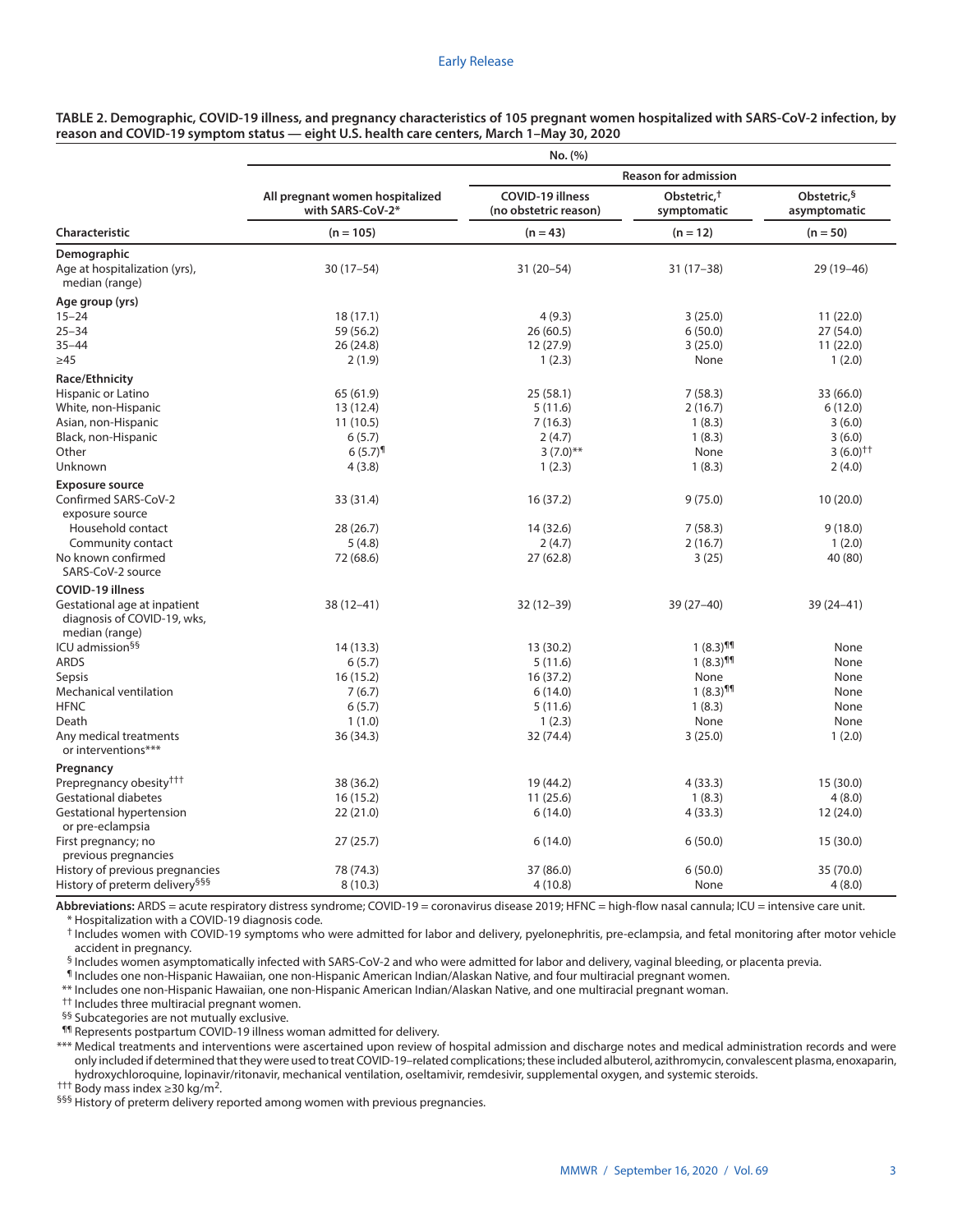**TABLE 3. Birth outcomes among 93 pregnant women hospitalized with SARS-CoV-2 infection, by reason for admission and symptom status, and with pregnancy outcomes before July 31, 2020 — eight U.S. health care centers, March 1–May 30, 2020**

|                                                                                             | No. (%)                                                                |                                                       |                           |                                                                   |  |
|---------------------------------------------------------------------------------------------|------------------------------------------------------------------------|-------------------------------------------------------|---------------------------|-------------------------------------------------------------------|--|
|                                                                                             | All pregnant                                                           | <b>Reason for admission</b>                           |                           |                                                                   |  |
| Characteristic                                                                              | women<br>hospitalized<br>with<br>SARS-CoV-2<br>infection<br>$(N = 93)$ | COVID-19<br>(no<br>obstetric<br>reason)<br>$(N = 32)$ | Obstetric,*<br>$(N = 12)$ | Obstetric, <sup>†</sup><br>symptomatic asymptomatic<br>$(N = 49)$ |  |
| Time from<br>mother's<br>symptom onset<br>to delivery, <sup>§</sup> days,<br>median (range) | 20 (0-103)                                                             | $39(0 - 103)$                                         | $4(0-72)$                 | N/A                                                               |  |
| <b>Gestational age of</b><br>fetus or infant at<br>delivery, wks,<br>median (range)         | 39 (31 - 41)                                                           | $38(31-41)$                                           | $39(32-40)$               | 39 (33-41)                                                        |  |
| Preterm delivery                                                                            | $14(15.1)$ <sup>1</sup>                                                | $5(15.6)$ **                                          | 2(16.7)                   | 7(14.3)                                                           |  |
| Mode of delivery                                                                            |                                                                        |                                                       |                           |                                                                   |  |
| Vaginal                                                                                     | 65 (69.9)                                                              | 20(62.5)                                              | 7(58.3)                   | 38 (77.6)                                                         |  |
| Caesarean                                                                                   | 28 (30.1)                                                              | 12 (37.5)                                             | 5(41.7)                   | 11 (22.4)                                                         |  |
| <b>NICU</b> admission                                                                       | 16 (17.2)                                                              | 3(9.4)                                                | 2(16.7)                   | 11(22.4)                                                          |  |
| Stillbirth <sup>††</sup>                                                                    | 3(3.2)                                                                 | None                                                  | 2(16.7)                   | 1(2.0)                                                            |  |

**Abbreviations:** COVID-19 = coronavirus disease 2019; NICU = neonatal intensive care unit.

\* Includes delivery, pyelonephritis, preeclampsia, and fetal monitoring after motor vehicle accident in pregnancy.

† Includes delivery, vaginal bleeding, and placenta previa.

§ Defined as the date of birth of fetus or infant.

 $\P$  Median gestational age among preterm deliveries = 34 wks.

\*\* Includes three pregnant women with COVID-19 with respiratory distress in whom labor was induced.

†† Fetal death occurring at ≥20 wks' gestation.

Higher percentages of prepregnancy obesity and gestational diabetes were identified among pregnant women hospitalized for COVID-19 illness without an obstetric reason, compared with the percentages of these conditions in pregnant women with SARS-CoV-2 infection who were admitted for obstetric reasons. Underlying medical conditions, including obesity and diabetes have been recognized as risk factors for severe COVID-19 disease (*7*,*8*). A study of 46 pregnant women with COVID-19 (*9*) found that nearly all women with severe infection were overweight or obese. This study also identified higher rates of complications in pregnant women with SARS-CoV-2 infection (including the need for ICU admission or mechanical ventilation) and death, which highlight the importance of all pregnant women and their close contacts adhering to COVID-19 prevention measures.

The findings in this report are subject to at least five limitations. First, the number of pregnant women with SARS-CoV-2 infection was small, limiting the power to detect significant differences among comparison groups. Second, during this study period, various screening policies were being implemented across VSD sites. As a result, asymptomatic women

# **Summary**

What is already known about this topic?

Pregnant women might be at increased risk for severe illness from SARS-CoV-2 infection.

# What is added by this report?

Prevalences of prepregnancy obesity and gestational diabetes were higher among pregnant women hospitalized for COVID-19–related illness (e.g., worsening respiratory status) than among those admitted for pregnancy-related treatment or procedures (e.g., delivery) and found to have COVID-19. Intensive care was required for 30% (13 of 43) of pregnant women admitted for COVID-19, and one pregnant woman died from COVID-19.

#### What are the implications for public health practice?

Antenatal counseling emphasizing preventive measures, including use of masks, frequent hand washing, and social distancing, might help prevent COVID-19 among pregnant women, especially those with prepregnancy obesity and gestational diabetes.

with SARS-CoV-2 infection hospitalized during pregnancy might have been missed, especially earlier in the study period. Third, this study did not routinely identify pregnant women with negative SARS-CoV-2 test results. More information is needed to understand whether a universal screening strategy should be considered in the care of pregnant women, and, if so, when in pregnancy (timing and setting) this should be implemented. Fourth, this study did not collect information on prenatal care, which is known to affect pregnancy outcomes. However, VSD's surveillance population is primarily insured and has high rates of standard prenatal care (*10*), and birth outcomes among pregnant women with SARS-CoV-2 infection were compared with background rates in VSD during the study period. Although studying a primarily insured population might limit generalizability of study findings, VSD does capture publicly insured persons, and includes one large integrated urban safety-net health system†† serving uninsured patients. Finally, this study did not control for important predisposing factors for adverse birth outcomes, such as pregnancy-related conditions, and more information is needed to understand the effects of SARS-CoV-2 infection on pregnancy outcome.

This report addresses gaps in previously reported surveillance data by using a combination of diagnosis codes, medical record review, and physician adjudication to identify various reasons for hospital admission among pregnant women with COVID-19, their pregnancy characteristics, and birth outcomes. This report highlights the importance of antenatal counseling in pregnant women, especially those with prepregnancy obesity

<sup>††</sup> [https://www.denverhealth.org/about-denver-health.](https://www.denverhealth.org/about-denver-health)